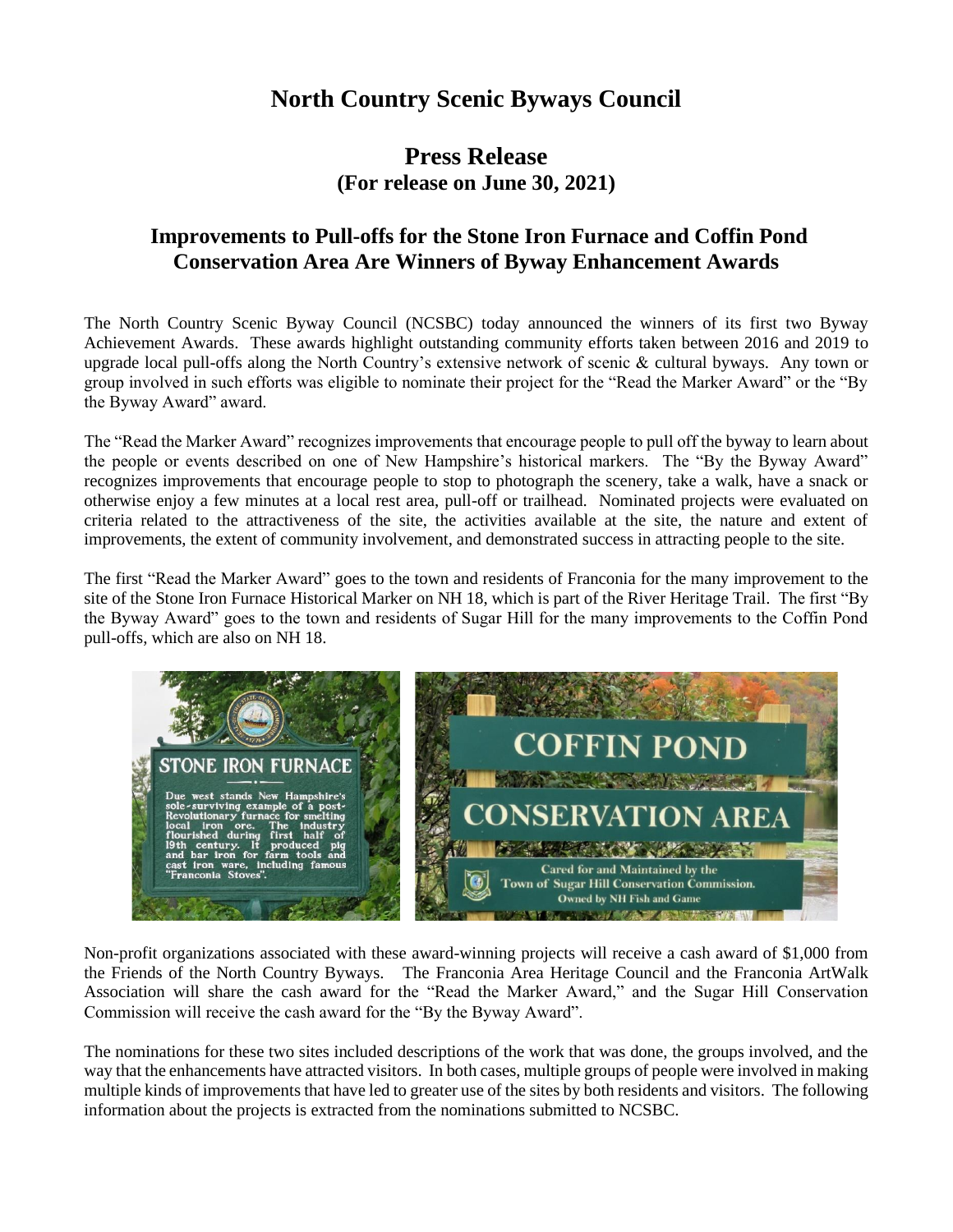The Stone Iron Furnace Historical Marker is located at the edge of a formal parking area next to a small park maintained by the town of Franconia on the southern side of the Gale River. The park, which is across the river from the blast finance, includes a trail that crosses a relocated iron bridge that was built in 1889. Since 2016, many improvements have been made. Franconia replaced the walkway spanning the iron bridge and replaced the informational signs in the park. Community volunteers enhanced the one-third-mile wheel-chair accessible trail leading south along the Gale River to the business center of Franconia. Profile School students constructed and donated picnic tables to the site. In 2019, the Franconia Heritage Council financed the re-painting of the Besaw Interpretive Center, which along with several information kiosks and displays details the history of Franconia's Iron Industry. The Franconia Library installed a Leave a Book/Take a Book small library at the site. In 2019, the Franconia ArtWalk has incorporated the Stone Iron Furnace site as a cultural component of the organization's promotion of the arts. Taken together these improvements have enhanced the safety, accessibility, and experience of visitors to the site.

Reviewers evaluating the stone iron furnace projects testified to the attractiveness of this site. One reviewer commented "This is by far one of my favorite historical marker stops, it provides a vast amount of information, and it is a magnet for visitors to the area." A second reviewer said "This is one of the most accessible markers and one of the most historically interesting places in the state." The third said the "this site has become a more popular destination for locals as well as visitors. The historical quality of the site is extremely high, as the stone iron furnace described on the historical marker is visible just across the river, there is an interpretive center at the site, and there is even another interesting historical artifact – the 1889 iron bridge."



View of Iron Furnace from the Parking Area View of Park from the Historical Marker

The various elements of the Coffin Pond project were equally impressive. Coffin Pond, a conservation area owned by NH Fish & Game, was created when water was diverted from the Gale River into a gravel pit used as part of the construction of I93 through Franconia and Sugar Hill. Although a rough pull-off from NH 18 allowed access to the pond, there were multiple, deeply rutted routes through a marshy area that had deteriorated over the years into an unattractive nuisance. Then, in 2015, New Hampshire Fish  $\&$  Game allowed the Town of Sugar Hill to make a series of improvements resulting in a formal, well-drained and well-defined parking area for several cars. Mike Warren volunteered to assist the town's road agent in adding large, flat rocks so that visitors could sit along the shoreline. The Conservation Commission removed invasive plants, installed native plants to stabilize the ground around the parking area, and opened up views to the pond from the highway. NH F&G also allowed Jim Snyder and members of the Conservation Commission to create a hiking trail from state- to town-owned property between the Gale River and the pond. In 2018, the town entered into a 10-year lease of the property from NH F&G so that the town could maintain improvements to the access area.

Once the site was made more inviting, it attracted visitors. People stop to have their lunch or take a break; families come for a picnic; a boat launch area allows access for kayaking or fishing. Birdwatchers come to see flocks of ducks feeding in the pond or the eagle that has nested by the pond. In winter, enthusiastic skaters shovel off the snow for pick-up hockey games.